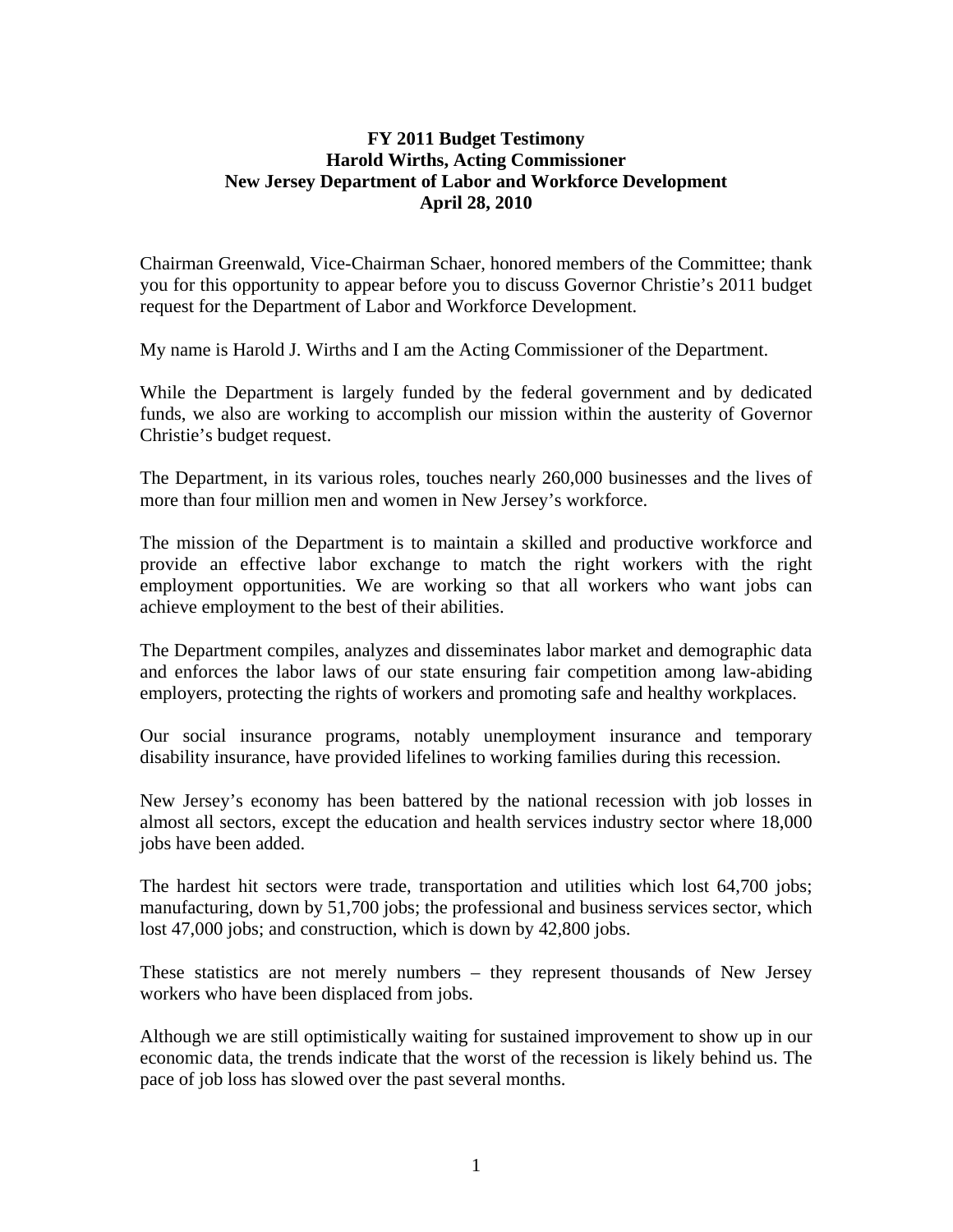In the first 18 months of the recession, New Jersey averaged more than 12,000 lost jobs per month. From August 2009, through this March, the job loss has averaged 3,300 per month. The estimates released earlier this month showed that in March we lost 3,100 jobs after gaining 3,200 jobs in February.

While our economy appears to be moving toward recovery, there is much more work ahead of us and we will continue to see large numbers of workers collecting unemployment insurance benefits for some time to come.

#### **UNEMPLOYMENT INSURANCE**

In 2009 the Department delivered more than \$7.3 billion in state and federal unemployment benefits to nearly 830,000 workers. A hopeful sign for our economy is that in the first three months of this year, new claims for unemployment insurance benefits have declined compared to the number of claims filed in the same period in 2009.

The recession and the large numbers of workers who are unemployed have challenged our Department. We have done our best to serve these workers during a time when New Jersey experienced its highest unemployment rates in over 30 years.

By encouraging New Jerseyans to file for unemployment insurance benefits online at the homepage of the Department's newly revamped website or at www.njuifile.net, the Department can process a substantial portion of initial claims with no agent intervention. That process has saved the Department over 4,000 hours of claim processing time just in the first quarter of this year and it enabled our claims agents to spend that time helping claimants whose issues must be addressed over the phone.

We are keeping our Reemployment Call Centers open from 7 am to 7 pm Monday through Friday, and on Saturday from 8 am to 3:30 pm. These expanded hours, funded by the federal government, are essential to keeping up with the high level of unemployment claims.

The various tiers of federally funded emergency unemployment compensation had provided as many as 73 additional weeks of federal compensation to workers who exhausted their regular state unemployment benefits. Congress has extended the filing deadline for those tiers of benefits to June 2, 2010.

Even with the new deadline for federal benefits, there are many workers who remain jobless and totally out of unemployment insurance benefits.

More than 46,000 New Jerseyans had collected the last weeks of all their available benefits by the end of March and thousands more will continue to exhaust their benefits each week. We continue to offer job-search and other services to these workers at our One-Stop Career Centers and are helping connect them with state and local assistance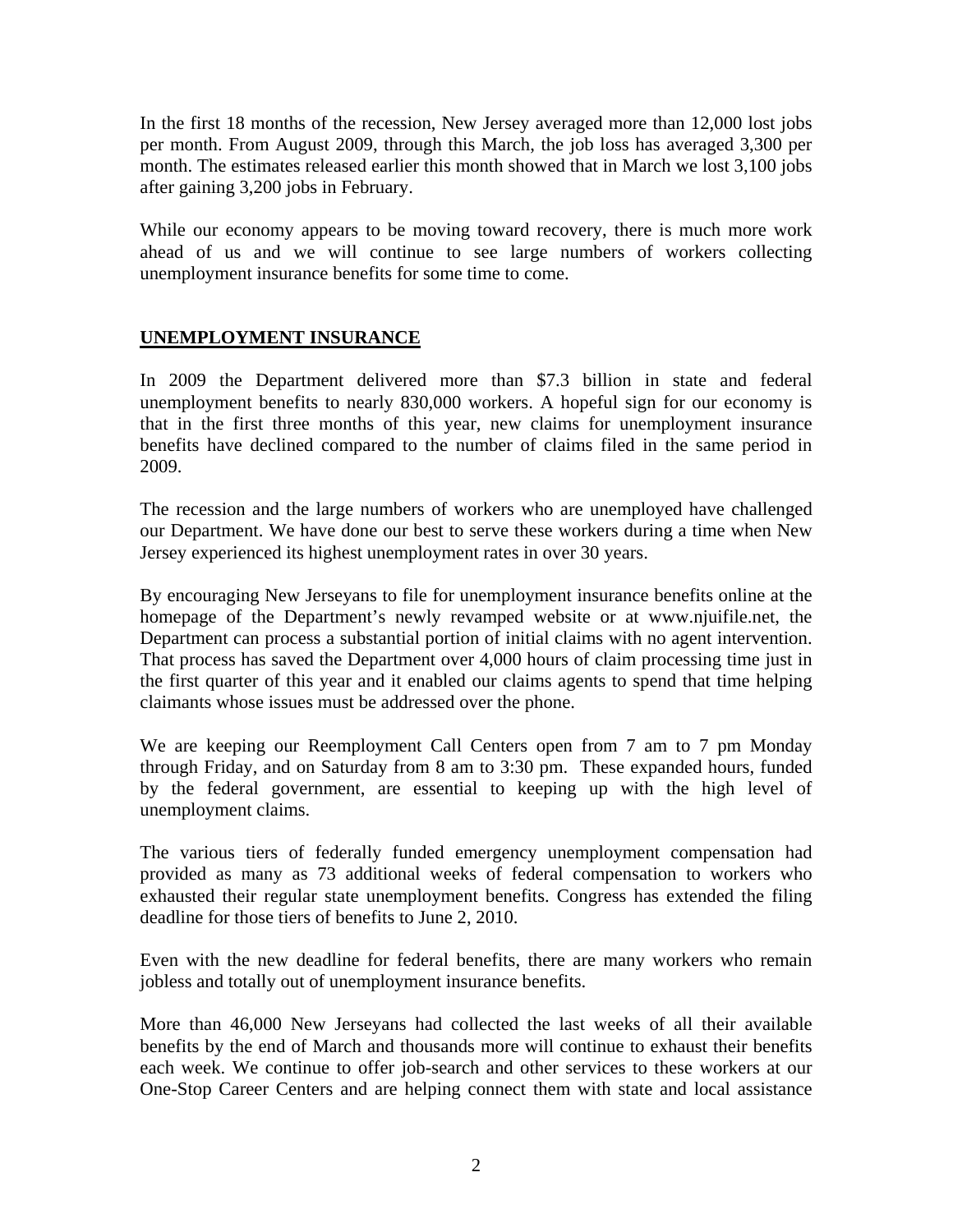#### programs.

#### **UI TRUST FUND**

The New Jersey Unemployment Insurance Trust Fund was designed to be forwardfunded, building up surpluses during strong economic times to carry it through down periods of the business cycle. The magnitude of this economic downturn, combined with low fund balances due to \$4.6 billion in past diversions, led New Jersey to join 33 other states in borrowing from the U.S. Unemployment Insurance Account in order to continue to pay state unemployment insurance benefits.

Responding to the Trust Fund shortfall and to the automatic payroll tax increase it would trigger for New Jersey employers, Governor Christie has proposed phasing in the wagetax increase over time and changes to benefits to bring them in line with our neighboring states.

Phasing in the tax increase will start the process of rebuilding the fund while limiting the negative impact on businesses as our nation begins to emerge from this recession. The full automatic hike could bring an additional \$1 billion into the Trust Fund, but it also could slow the economic recovery by discouraging employers from hiring and expanding operations in the state.

To be clear, unless legislation is passed by May 31th to address this situation employers will face steep hikes in their unemployment insurance taxes. This is of great concern because it is coming at a time when those industries that have shed the most jobs will get hit the hardest.

I call on lawmakers to act now. Failure to act will lead to an economic climate that increases the tax burden on already financially strained employers. Failure to act will work as an impediment to new job creation; lead companies to limit hiring and raise prices on products. It will weaken our employers' ability to prevail over this current economic crisis.

The critical issues facing our unemployment insurance system are certainly the most apparent challenges for the Department but operating an effective unemployment insurance system is only part of our mission.

#### **SECOND INJURY FUND**

As noted in the Transition Report for the Department, the Second Injury Fund, which provides benefits to workers who are totally disabled due to a combination of work injuries and pre-existing disabilities, has cash flow problems related, in large part, to diversions from this Fund in previous years.

While passage of the proposed Constitutional Amendment this year would preclude such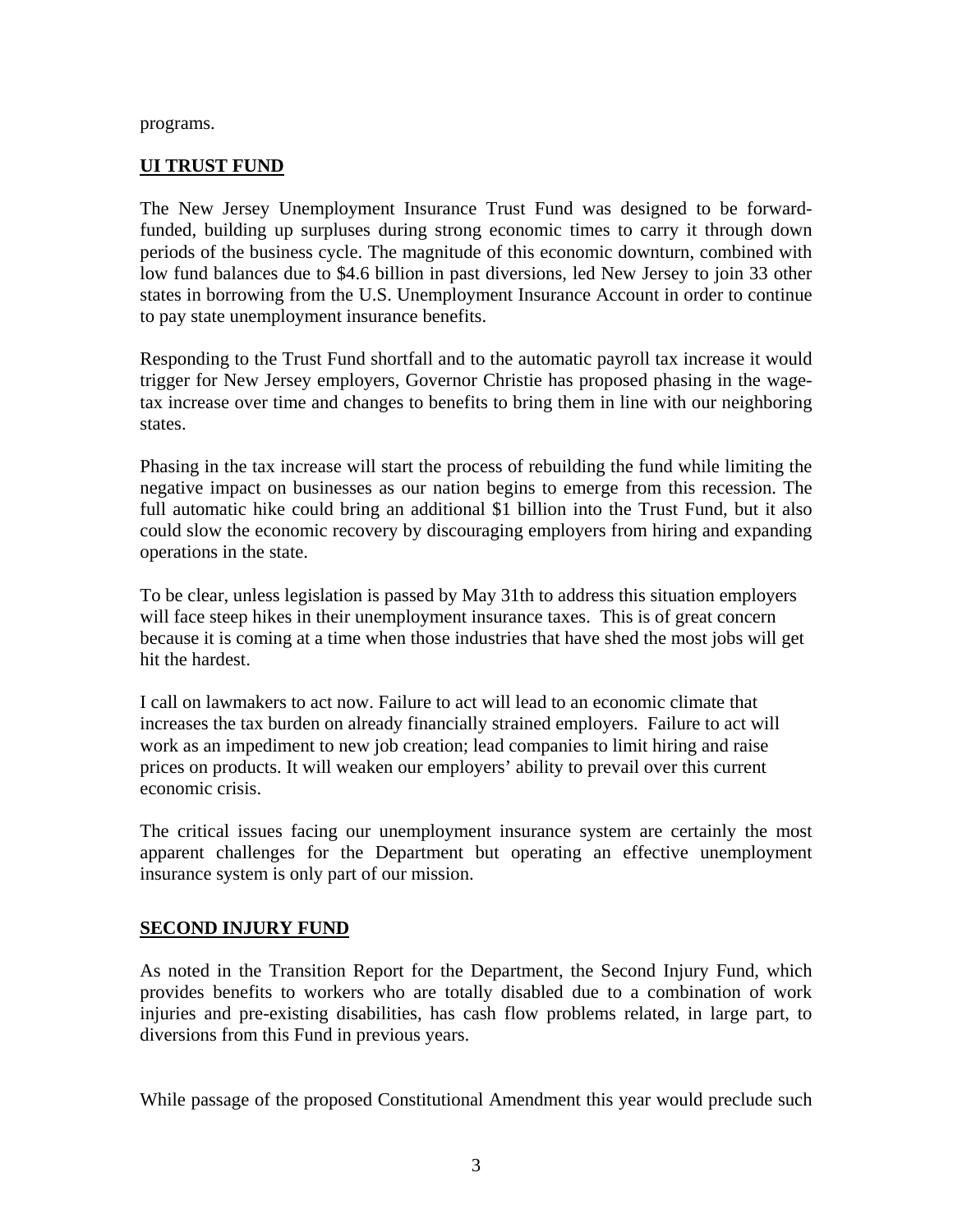diversions in the future, we will consider measures to stabilize the Fund. A subcommittee of the Advisory Council on Workers' Compensation, chaired by Dr. John F. Burton of Rutgers University, will present options for Fund stabilization to the Department for review in the near future.

#### **WORKERS' COMPENSATION**

The New Jersey's Workers' Compensation program has been a leader in court-related technological innovations which have proven to be cost effective and efficient to this Department and to the workers, employers, insurance carriers and attorneys that utilize our system. We already have in place the electronic filing of documents and accident reports, e-mail court lists, interactive forms and case party access to file information. This year we plan to redesign much of the program with enhanced security protocols, updated computer language and automated orders, motions and judgments.

#### **WORKFORCE DEVELOPMENT PARTNERSHIP PROGRAM**

As New Jersey emerges from the global recession, we anticipate that jobs will be created that require workers trained in specific skills. Through the department's customized training grants, we partner with employers to train incumbent and newly-hired workers in skills that are highest in demand.

In fiscal year 2010, the Department has awarded \$26.2 million in Customized Training grants to assist employers in training more than 54,000 employees at 330 businesses.

The Workforce Development Partnership Program also provides dislocated and displaced workers with individual grants of up to \$4,000 for training to upgrade their skills in demand occupations. Nearly 3,000 training grants totaling \$9.4 million were awarded to program participants during fiscal year 2010. The Department also provides services to nearly 500 unemployed workers under the Self-Employment Assistance program. This initiative provides the equivalent of unemployment insurance benefits to potential entrepreneurs, and provides counseling, technical assistance, and training grants to unemployed workers seeking to establish their own businesses.

#### **GREEN TRAINING INITIATIVES**

New Jersey has been awarded two federal Employment and Training Administration (ETA) grants to explore and develop the state's Green Economy and ensure that New Jersey has a trained workforce to take advantage of these new opportunities.

In the first grant, New Jersey is part of an eight-state consortium of Northeast and New England states, which, working together, will develop clear definitions of "green" jobs and "green" industries. In addition, it will develop automated tools to identify skill and knowledge requirements relating to standard and "green" occupations. The total grant is for \$3.9-million, of which New Jersey is receiving \$245,000.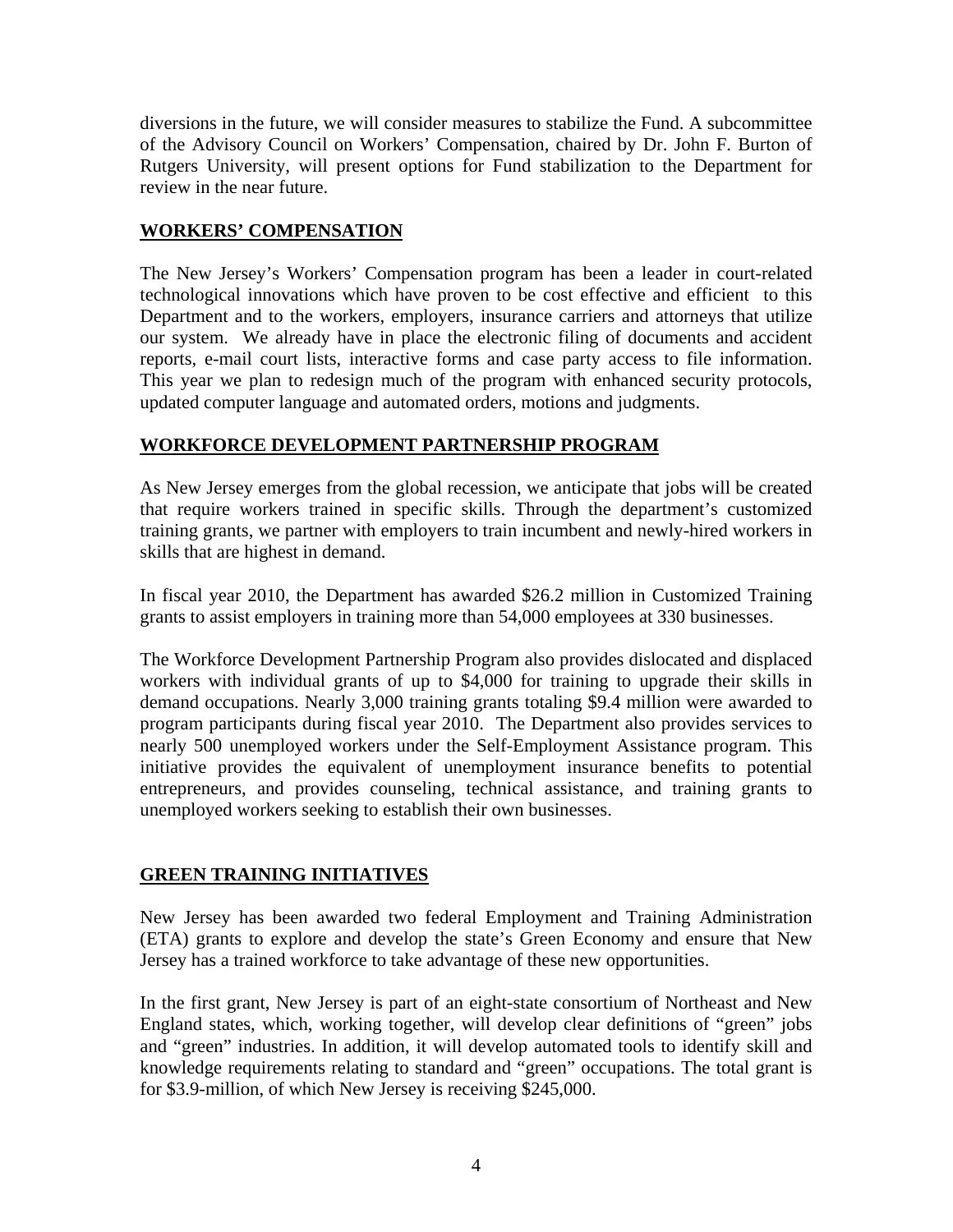The second grant is for development of a sophisticated labor supply and demand analysis methodology that can be applied to both "green" and "non-green" occupations. The goal is to use this methodology to guide unemployment insurance claimants into the right job or the right training program. This kind of tool also will help local One-Stop Career Center staff to identify individuals in need of significant intervention.

A database of "green" training programs and higher education courses in New Jersey will be used to create career development tracks for new and emerging occupations in the Green Economy. In addition, a series of career videos will be developed to illustrate high demand "green" careers and the world of work.

## **BASIC SKILLS / LITERACY**

Our commitment to workforce development is not limited to workers in high-skill occupations. Through the Supplemental Workforce Fund for Basic Skills, our Workforce Literacy Training grants are helping workers build a strong foundation of basic workplace skills such as reading, math, communication, computer operations and English as a second language. With that foundation they can continue to learn new skills and make their way up the career ladder. In this fiscal year, we awarded 43 grants totaling over \$4.0 million, which enabled New Jersey employers to train over 11,000 employees.

The Department is continuing to provide access to adult basic literacy training through our Workforce Learning Links (WLL) programs, funded by the Supplemental Workforce Fund for Basic Skills and located at the One-Stop Career Centers and partner agencies. Using a computer-based, self-paced learning program with staff-assisted instruction in a workshop setting, the Workforce Learning Links increase participants' literacy levels and improve their employability through training in GED preparation, math, reading, writing, financial literacy, life skills, workplace literacy, English as a second language and basic computer skills.

#### **TEMPORARY DISABILITY INSURANCE**

When a worker is unable to work due to an illness or injury that is not work-related, New Jersey's Temporary Disability Insurance program provides partial wage-replacement income. Last year, 171,241 workers filed claims for these benefits and the Department paid out approximately \$400 million in temporary disability insurance benefits.

The New Jersey Family Leave Insurance (FLI) program, implemented in 2009, is a benefit program that provides a monetary benefit to covered individuals who need to provide care for an eligible family member with a serious health condition or to bond with a newborn or newly adopted child.

Employee contributions began on January 1, 2009 and the Department began accepting claims on July 1, 2009. Through December 31, 2009, more than 17,000 claims have been filed. The majority of FLI claims (80 percent) were for bonding with newborn or newly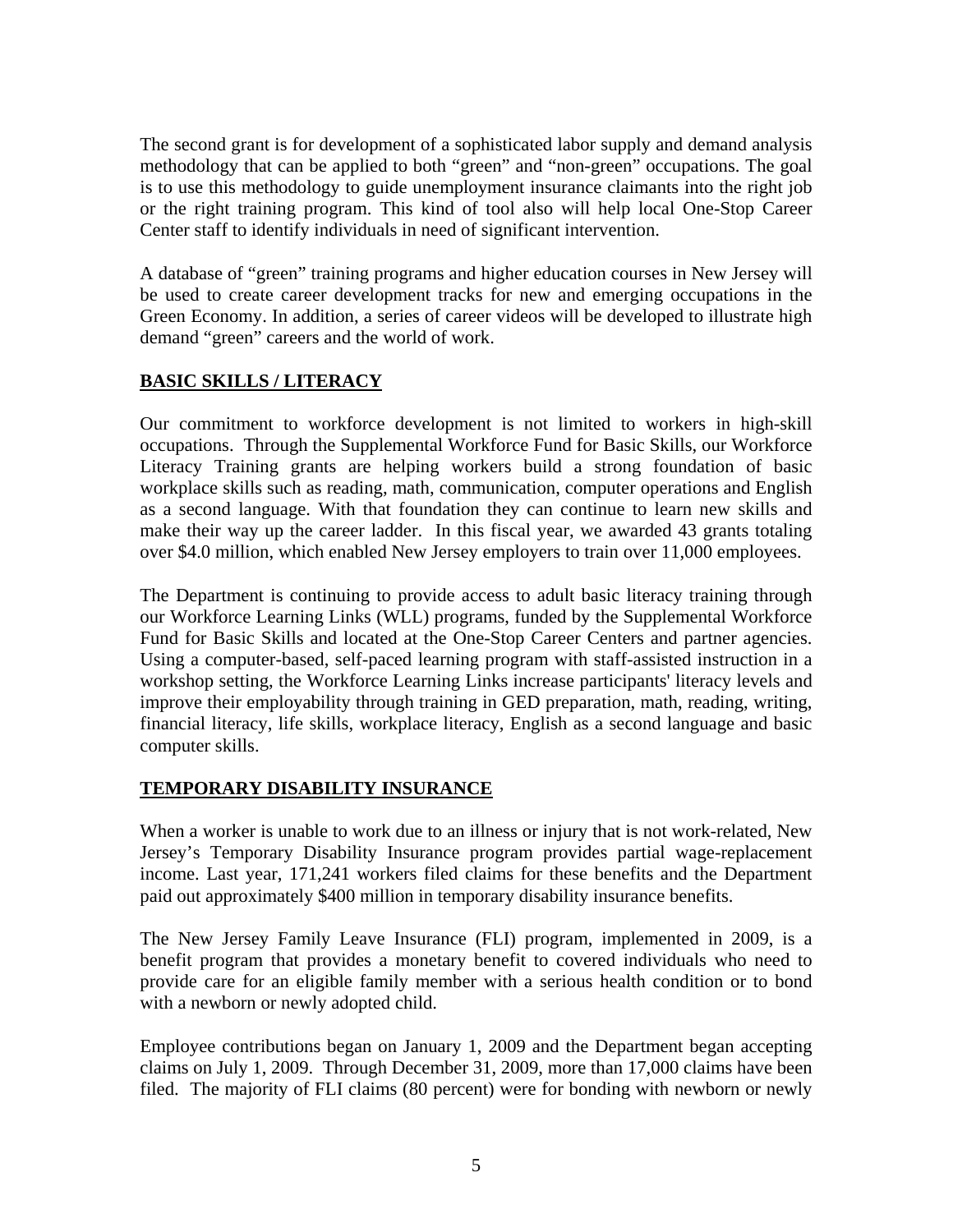adopted children. Among the highlights of the program is the fully automated web-based claim filing system for transitional bonding claims (for new mothers moving from pregnancy-related temporary disability to family leave insurance).

### **SOCIAL SECURITY DISABILITY**

The Department's Division of Disability Determination Services (DDS), funded entirely by the federal Social Security Administration (SSA), uses medical evidence to make disability and blindness determinations that are used by SSA to process applications for long-term Social Security disability benefits for New Jersey citizens. Our DDS program has continued to improve the quality of service provided to New Jersey's citizens who file for Social Security Disability Insurance and Supplemental Security Income (SSI) disability benefits.

In federal fiscal year 2010, DDS is projected to receive 85,842 new claims for benefits. There are 159,525 aged, blind or disabled recipients in New Jersey receiving benefits of \$953 million under the SSI program annually. In addition, Social Security Disability beneficiaries in New Jersey receive \$2.8 billion annually, and the work of the DDS staff of our Department is essential to ensuring that these claims are adjudicated fairly, accurately, and in a timely manner.

# **VOCATIONAL REHABILITATION SERVICES**

The Department's Division of Vocational Rehabilitation Services (DVRS) offers a complete array of services to prepare people with disabilities to succeed in the workforce and through extensive counseling helps ensure that our customers are able to retain their employment once they are placed. In federal fiscal year 2009, more than 4,000 DVRS customers were successfully rehabilitated and placed in jobs. For those persons placed in jobs, the average weekly wage was \$378, compared to an average weekly wage at the time of referral to DVRS of \$80. Through its state program that supports Extended Employment for 2,699 individuals the agency was able to maintain the most vulnerable of our citizens with disabilities in their sheltered settings earning income to supplement other benefits.

# **WAGE AND HOUR LAW ENFORCEMENT**

Last year, the Division of Wage and Hour Compliance recovered approximately \$8.3 million in back wages and overtime pay owed to more than 8,800 workers in New Jersey. To reduce the exploitation of low-wage workers and to make it easier for workers to pursue their wage claims, the Department holds wage collection proceedings at locations across the state to provide easier access for all parties.

The Department enforces the Prevailing Wage Act and Public Works Contractor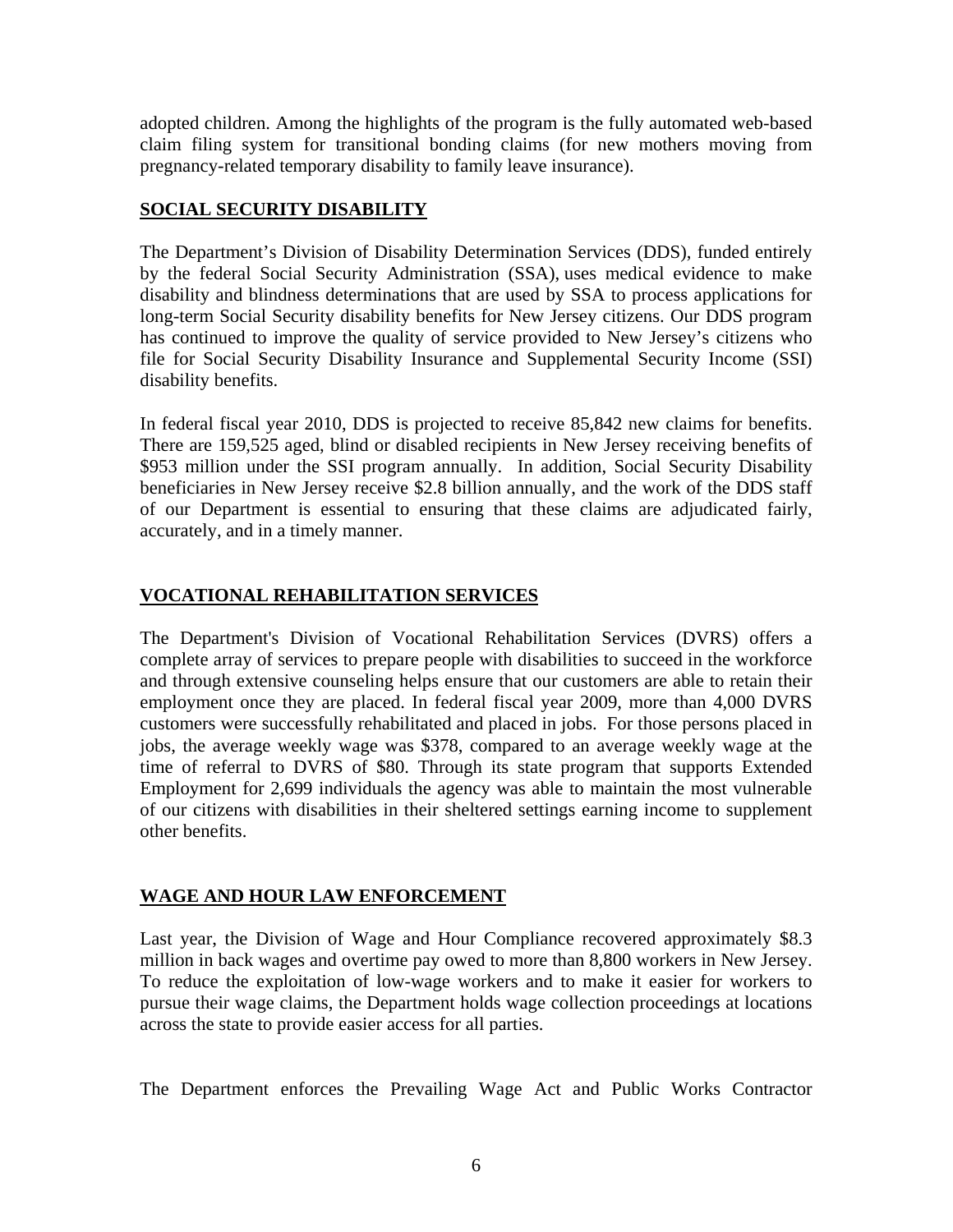Registration Act for contractors working on publicly-funded projects. Enforcement of these laws will require continued vigilance as more public works jobs get underway through federal Recovery Act funding. The Department conducted more than 1,200 Prevailing Wage Inspections last year and, while debarment is the last recourse in our efforts to bring a contractor into compliance, the Department debarred 76 companies and 91 individual owners last year.

The Department also revoked the Public Works Contractor Registrations of 22 contractors who violated our laws in an attempt to gain an unfair advantage over legitimate, law-abiding contractors. We refused to renew the registrations of 192 other contractors.

## **JOB TRAINING AND WORKFORCE DEVELOPMENT**

Providing benefits to unemployed workers is one crucial mission of LWD. But in the long run, dislocated workers often need help finding a new job and obtaining job skills training. That is a key role of our workforce development efforts.

New Recovery Act funding for federal workforce programs will provide important services to dislocated workers, older workers, disadvantaged youth and adults, and workers whose jobs have been lost due to international competition.

The NJ Workforce Investment Act (WIA) program for dislocated workers received an additional \$32 million in Recovery Act funds. Of these funds, 25 percent or \$8 million was directed to services through our Rapid Response program. Five percent or \$1.6 million was directed to oversee the program and 10 percent or \$3.2 million was directed to fund statewide activities. Of the \$19.2 million that went to the local areas: \$9.4 million, or 48 percent has been spent and another \$5,594,000 has been obligated. As of January 31, 2010, \$4,646,000 remained.

The Recovery Act also provided more than \$9 million in new WIA funding to increase training and employment opportunities for disadvantaged adults and an additional \$21 million for the WIA disadvantaged youth program. This past summer for the first time in a decade, these special WIA Youth funds permitted summer youth employment programs that pay wages and served almost 6,600 young people across our. Our Employment Services program also received \$10.6 million through the Recovery Act to provide employment and reemployment services such as skills assessment, career exploration, resume writing, job-search and interview-skills workshops through the One-Stop Career Center network.

The Department is the recipient of two National Emergency Grants (NEGs) . The first NEG is to serve approximately 1,100 individuals who will be dislocated by the Base Realignment and Closure of Fort Monmouth. These individuals will be provided with all the services available through the One-Stop system including additional skills training where needed. This grant is for up to \$3.8 million. The second NEG is to serve those individuals that have been affected by the closure of specific financial institutions in the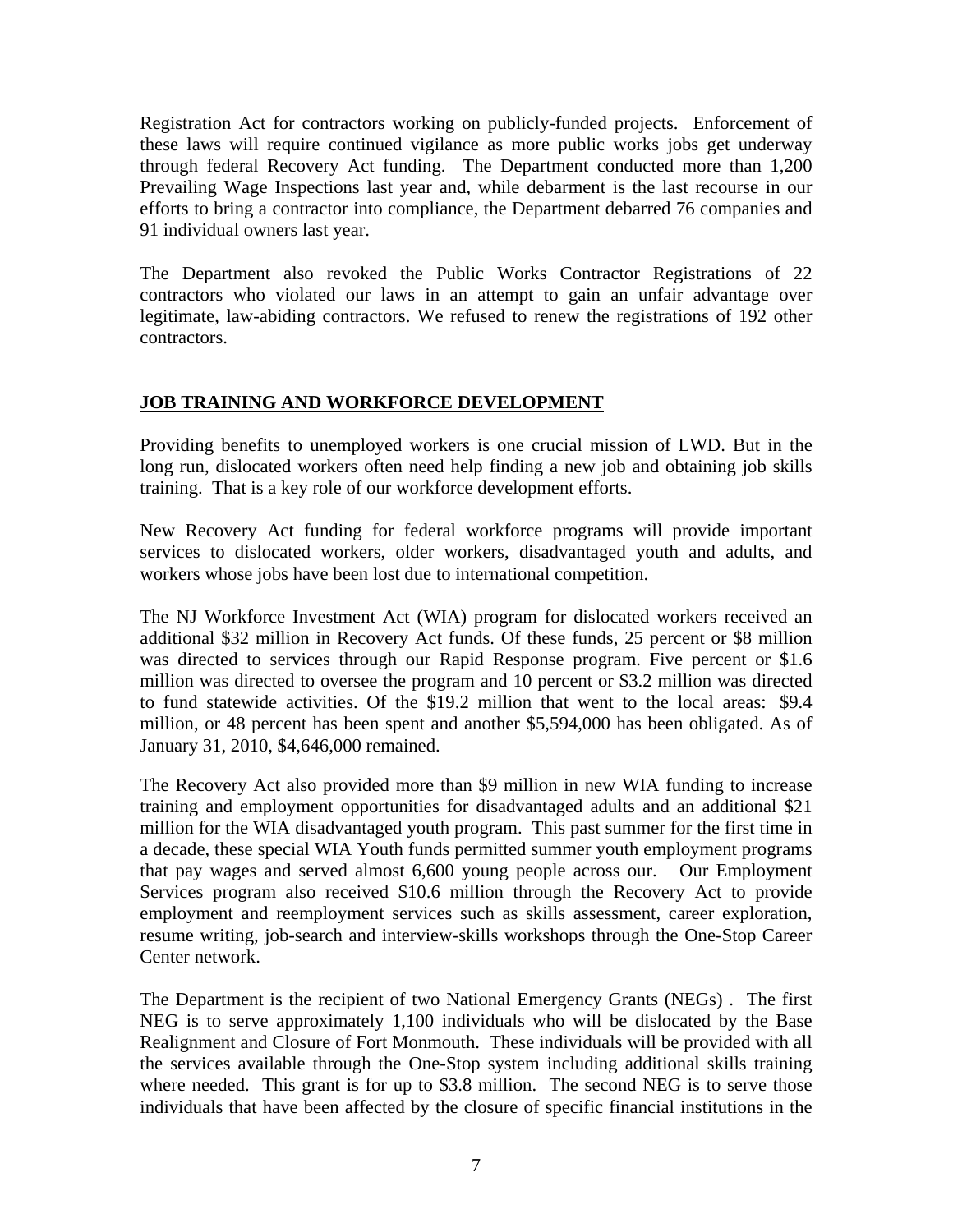State of New Jersey. This grant is being administered by the 11 workforce areas that were hardest hit by the financial crisis. Of the \$5.5 million available for this activity \$2,781,000 has been made available by United States Department of Labor.

#### **New Jersey Youth Corps**

New Jersey Youth Corps (NJYC), with 12 program sites in the state, has provided 25 years of service to out-of-school youth (those who have left high school prior to receiving a diploma), and to their communities. During fiscal year 2009, NJYC served 1,261 youth providing academic instruction, employability and life skills training, work experience through community service, and transition assistance to work, college or additional vocational training; 336 participants have completed the program with a GED or Adult High School diploma, 108 have entered college; 94 have entered vocational training or an apprenticeship program, and 418 have entered the workforce or military service; and, Youth Corps members have provided over 151,000 hours of community service to nonprofit and government agencies in their local communities at a value of nearly \$2 million.

## **Welfare to Work**

The Department and the local One-Stop Career Centers continue to develop partnerships with the Department of Human Services (DHS) and local County Welfare Agencies to provide services with the goal of moving people off welfare and into gainful employment. The Department and DHS work together to increase the work participation rate of Temporary Assistance to Needy Family (TANF) recipients and provide employment and training services to the General Assistance (GA) and Food Stamp (FS) recipients.

In January, 2010, the Department partnered with DHS to initiate a subsidized employment program for TANF recipients. The program is being funded by the TANF Emergency Contingency Fund in the Recovery Act and provides reimbursement to employers who hire TANF recipients through September 30, 2010. The Department hopes to provide employment to over 1,500 TANF recipients.

#### **Prisoner Re-entry**

The Department has continued its vital role in re-entry efforts designed to assist people moving from the criminal justice system to the workforce. In three major urban areas, ex-offenders participating in the Another Chance demonstration project are assigned a job coach to assist with their job development and placement needs. In coordination with the Department of Corrections and the State Parole Board, we registered and served approximately 950 Another Chance individuals over the past two years and anticipate that another 300 such individuals will be referred to One-Stop Career Centers during the current year.